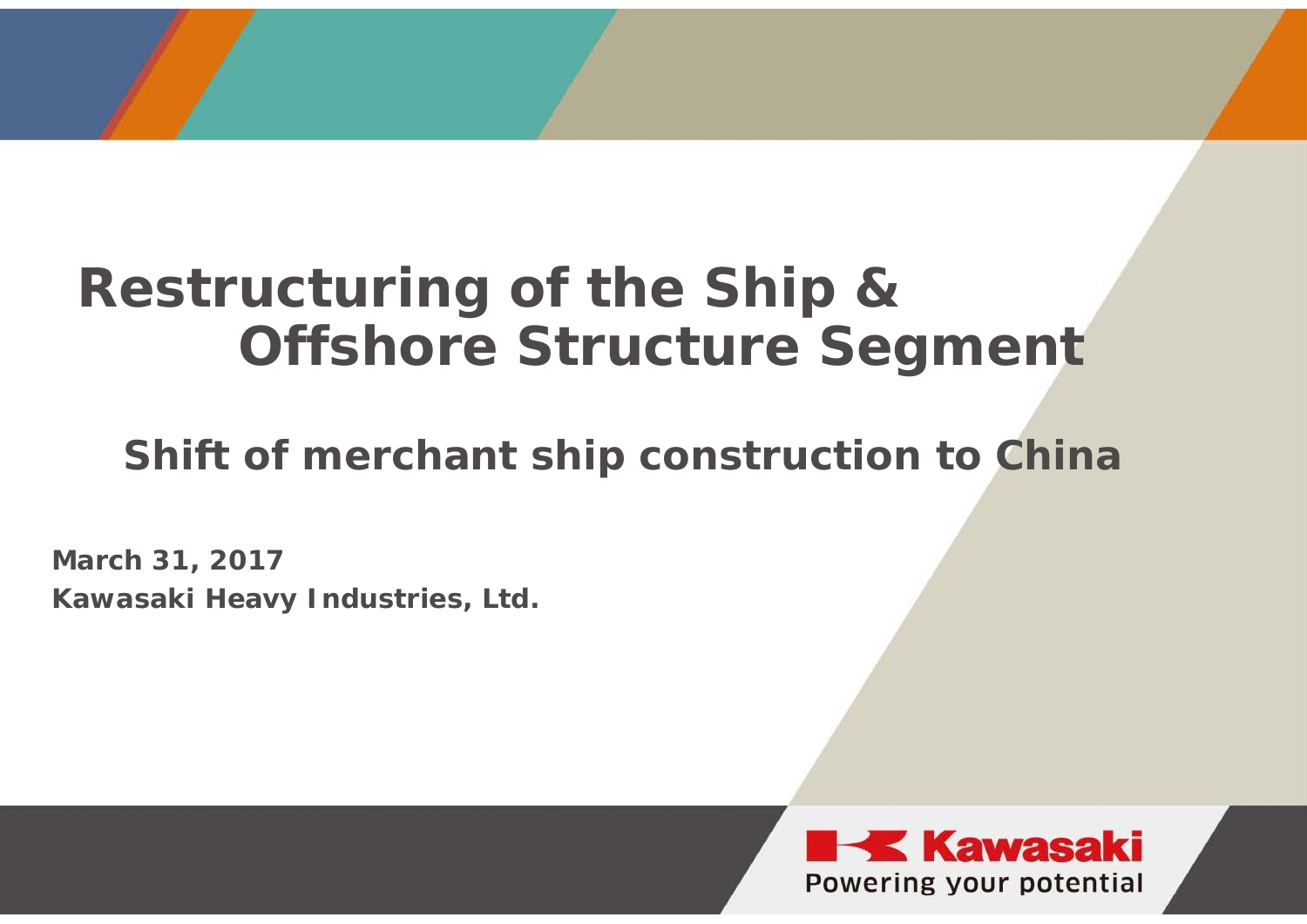#### **Table of contents**

- **1. Introduction**
- **2. Business environment recognition**
- **3. Results of consideration**
- **4. Reconstruction plan for merchant ship business**
- **5. Reinforcement of risk management**
	- **: Applied to all the Segments**
- **6. Organization**・**Schedule**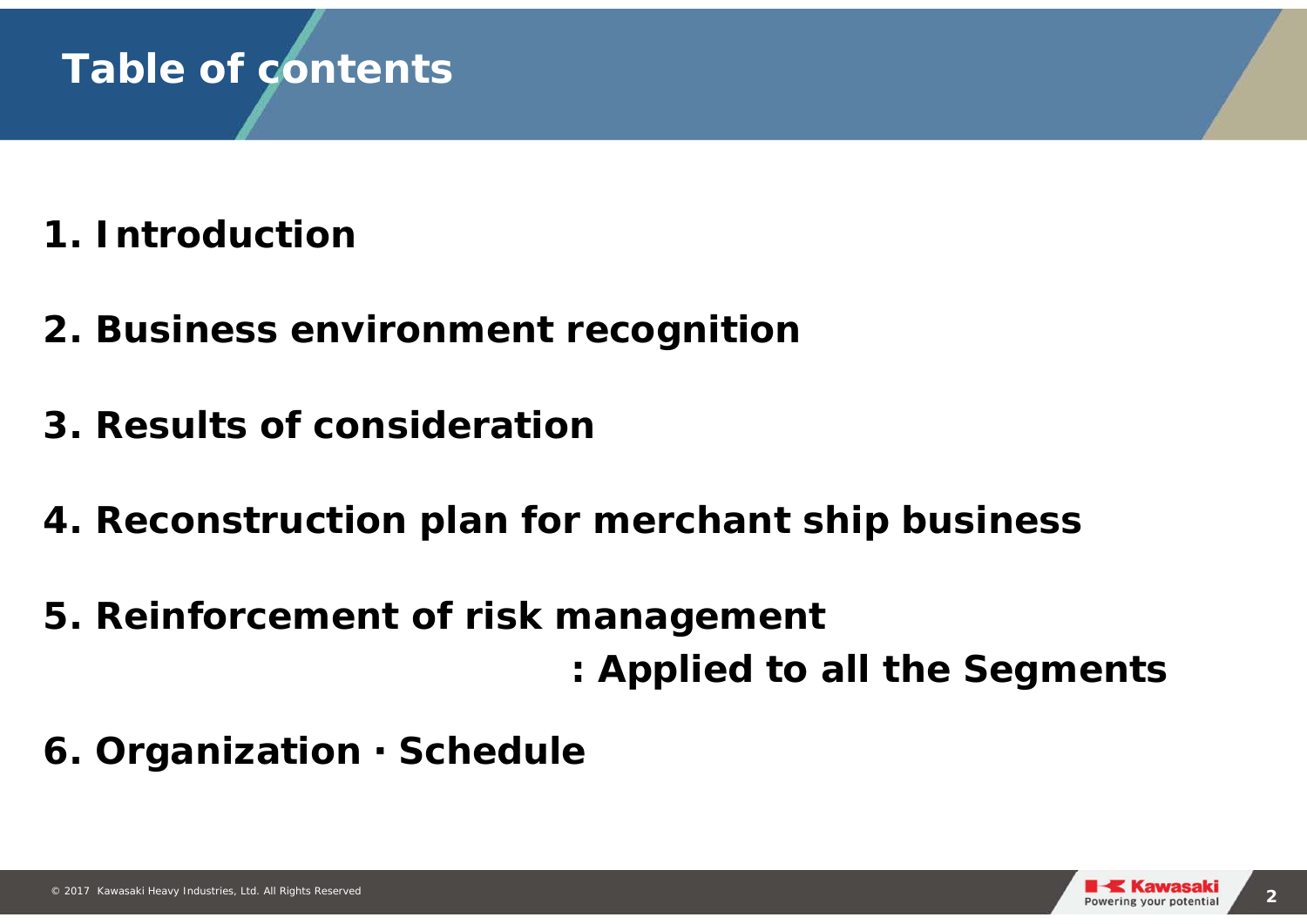# **1. Introduction**

### (1) Background and purpose of consideration of restructuring

The Ship & Offshore Structure segment have experienced a slump in the past few years and also large losses have been recorded in the past two years. The restructuring committee has considered the operation policy from now onward, including the continuity of the business.

(2) Fundamental strategy for the consideration The rational and feasible policy most appropriate for increasing enterprise value.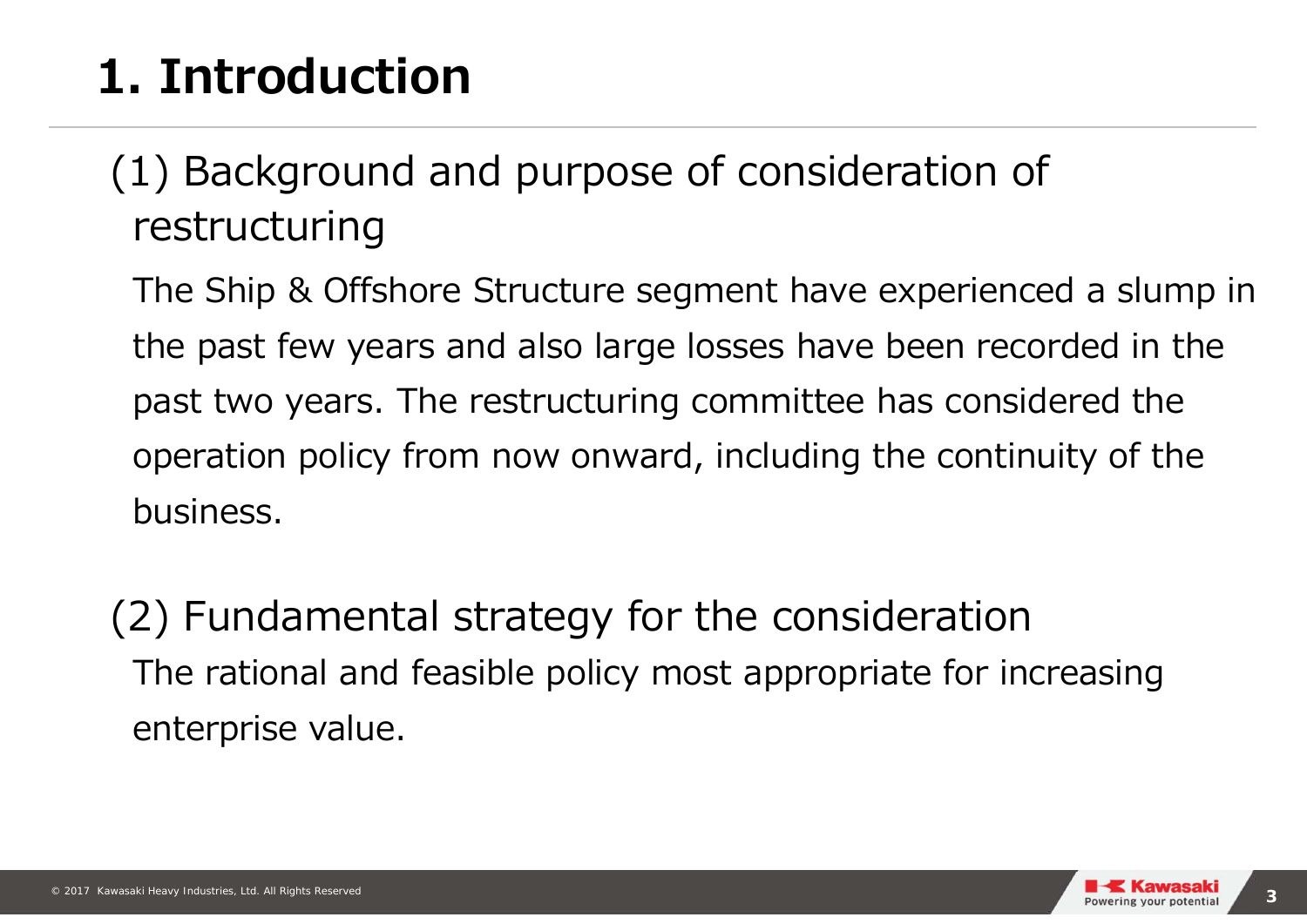# **2. Business environment recognition**

#### (1) Demand outlook

It is unclear when the shipping market recover and the excessive construction capacity resolve. However, the strengthening of environmental regulations is a good opportunity.

- $\bullet$  The short term demand for LNG carriers is unclear due to factors such as gas liberalization, the timing of nuclear power station restart and the LNG price. LPG carriers are also suffering a slump in demand due to the effects of the large number of delivery between 2014 and 2016.
- $\bullet$  However, the demand for LNG and LPG carriers is expected to recover and expand in the future due to the growth in the demand for LNG and LPG as a clean energy with a low load on the environment.
- $\bullet$  In addition, it is possible to expect that the strengthening of international environmental regulations related to emissions of substances such as NOx ,Sox and CO2 will lead to an expansion of the demand for LNG and LPG fueled ships, including dual fuel ships.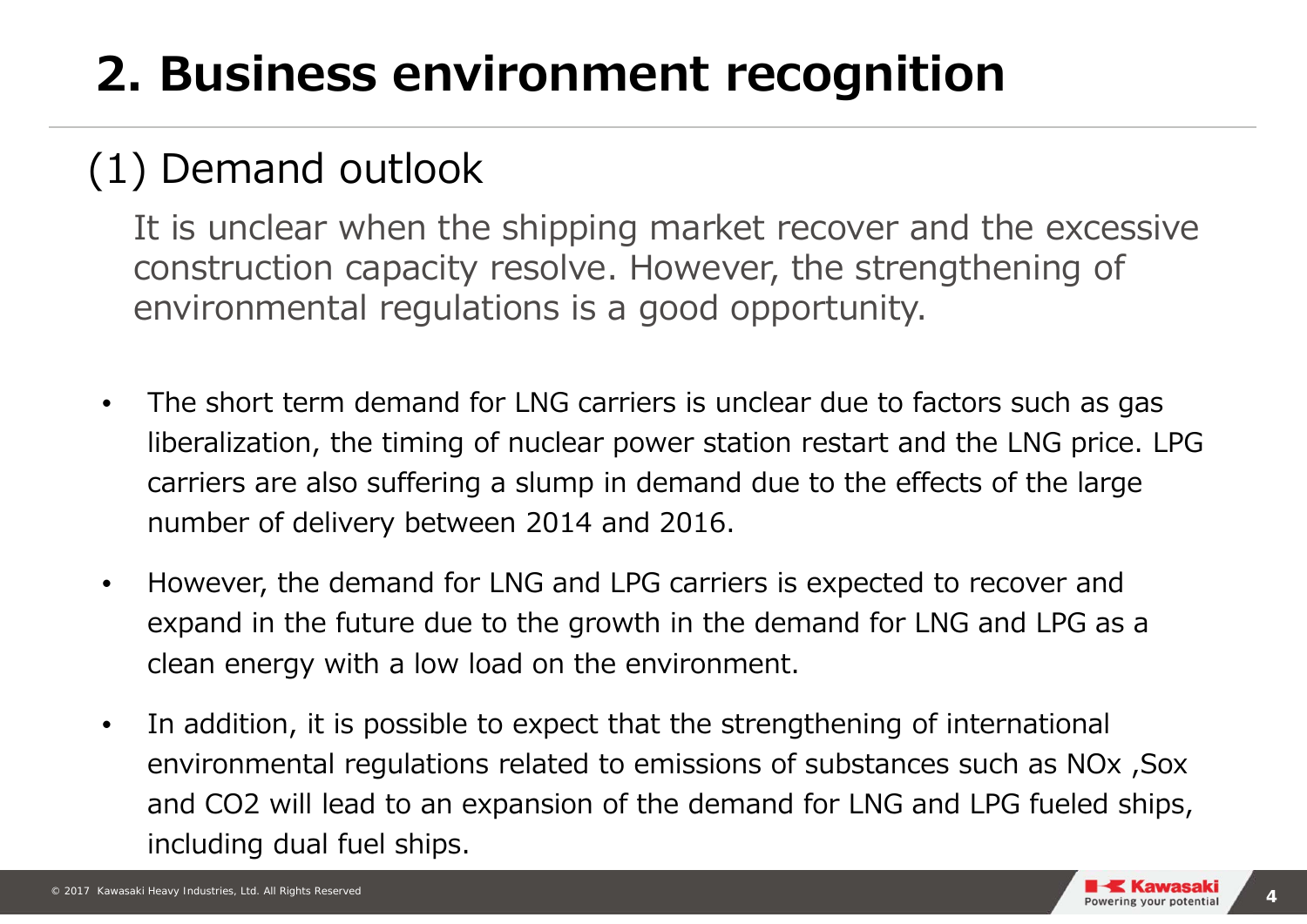# **2. Business environment recognition**

### (2) SWOT analyses

| <opportunities></opportunities>                                                                                                        | $\langle$ Threats>                                                                     |
|----------------------------------------------------------------------------------------------------------------------------------------|----------------------------------------------------------------------------------------|
| . Strengthening of environmental regulations                                                                                           | Concerns about strong yen, slump in oil price                                          |
| . Expansion of LNG and LPG demand driven<br>by emerging countries                                                                      | . Excessive construction capacity in Korea and<br>China, accepting of low price orders |
| · Renewal demand at joint venture partner                                                                                              | · Sluggish shipping market                                                             |
| in China                                                                                                                               | · Intensifying participation in high-value-added<br>ships                              |
| <strengths></strengths>                                                                                                                | <weaknesses></weaknesses>                                                              |
| . Gas related technology built up in past                                                                                              | . High cost structures of domestic works                                               |
| construction of LNG and LPG carriers                                                                                                   | . Insufficient knowledge about the offshore                                            |
| . Quality and cost competitiveness of Chinese                                                                                          | structure sector                                                                       |
| joint venture companies (NACKS and DACKS)                                                                                              | · Insufficient capability of risk management,                                          |
| • Technology to reduce energy consumption and<br>environmental load, including for propulsion<br>systems, ability to develop hull form | such as estimation accuracy and risk<br>evaluation ability                             |
| · Submarines                                                                                                                           |                                                                                        |

Joint venture partner in China: China COSCO Shipping Corporation Limited (The COSCO group and the China Shipping Company consolidated, and founded in February, 2016) NACKS: Nantong COSCO KHI Ship Engineering Co., Ltd., DACKS: Dalian COSCO KHI Ship Engineering Co., Ltd.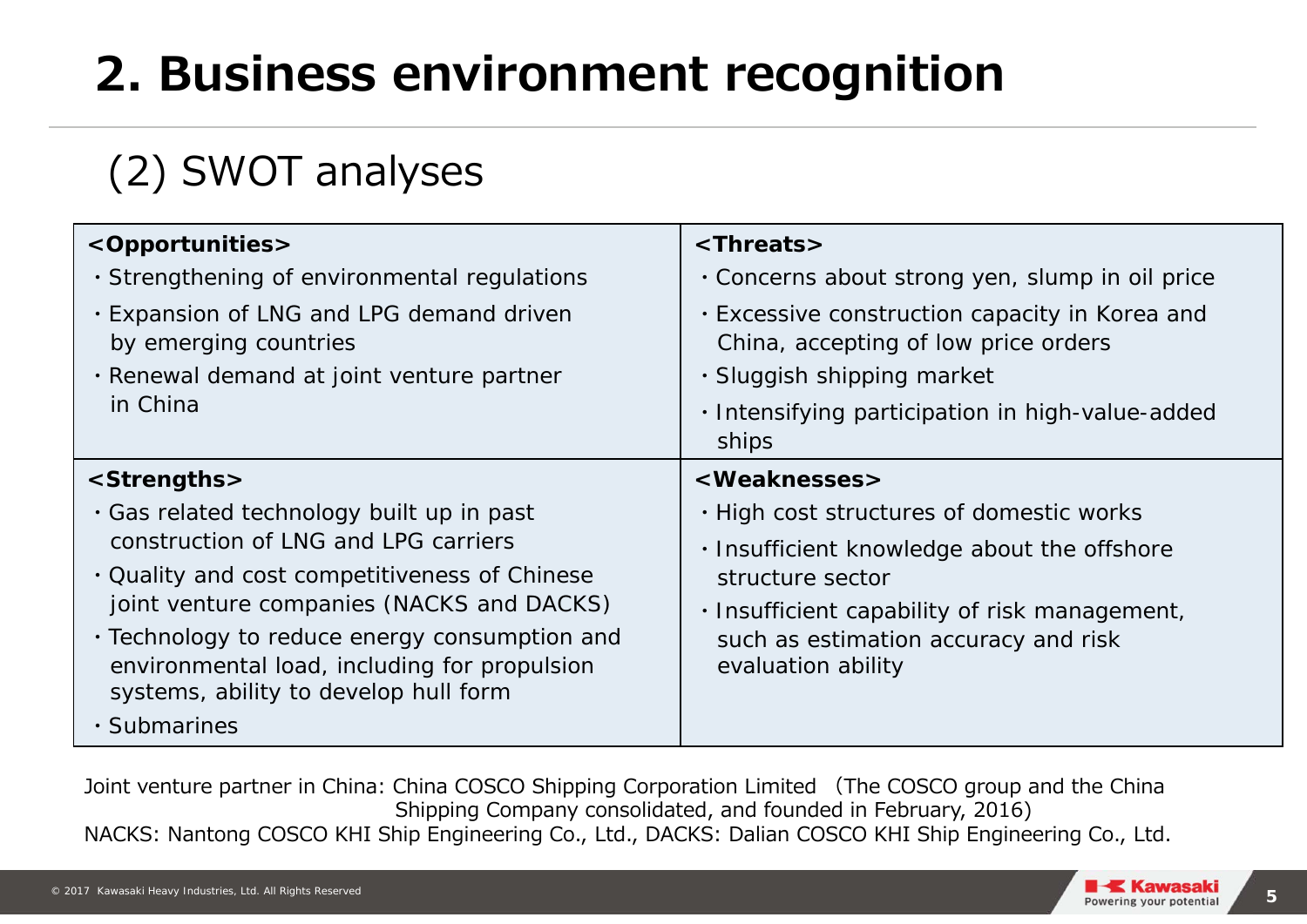# **3. Results of consideration**

#### (1) Merchant ship sector

- Based on the assumption that the severe shipbuilding market will continue for the time being, all possible options including corporate spin-offs, alliances etc. were considered.
- However, at the current time when the entire industry is in a slump, there is no solution that will immediately achieve the minimization of business risks, the avoidance of the effects of factory closures and the smooth completion of existing orders including offshore service vessels all at once.
- At the current time, we judge that the most rational option to increase enterprise value is to reduce construction in Japan and shift it to China.
- As a result of considering the feasibility of the aforementioned strategies, the conclusion was reached that the achievement of Before-tax ROIC (Return on Invested Capital) of 8% or higher was quite achievable.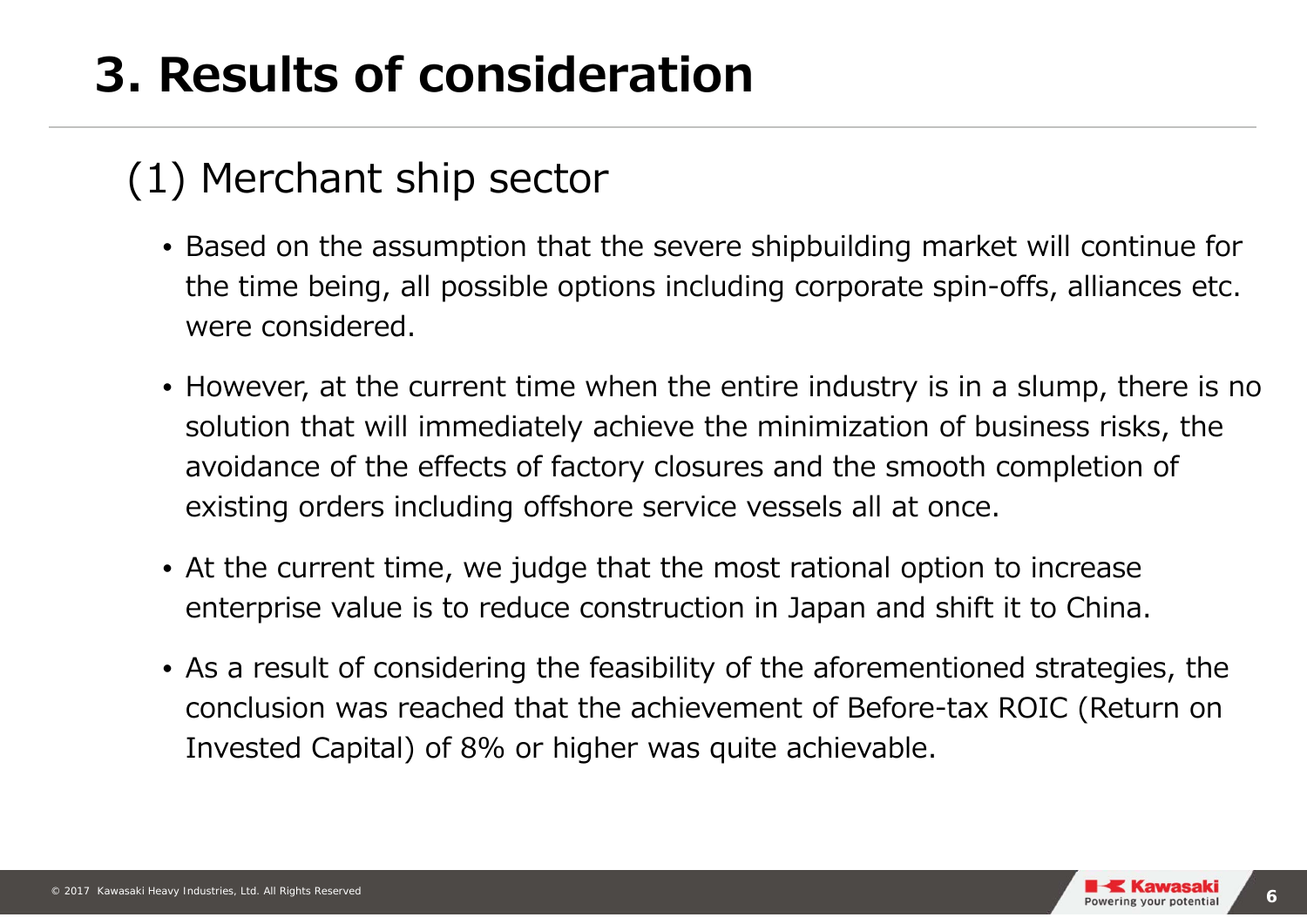# **3. Results of consideration**

#### (2) Offshore structure sector

- We judge that further time and costs will be necessary for the accumulation of the expertise such as technical skill needed for the offshore structure sector.
- In addition, as the market is affected by the unstable oil price, we have selected to withdraw from the offshore structure sector, with the offshore service vessel for Norway that is currently in progress to be the final construction.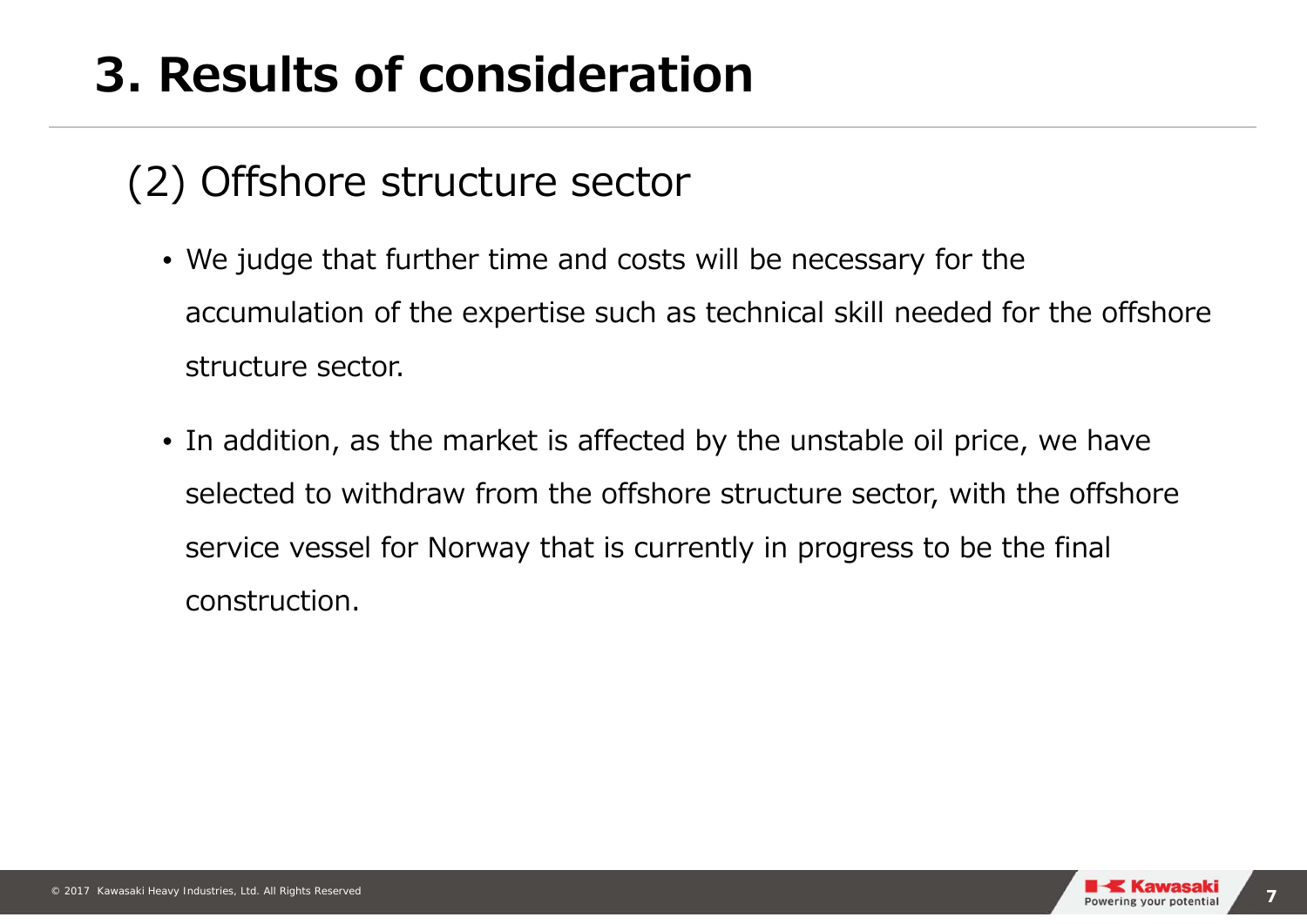#### (1) Fundamental strategy

**Target: Achievement of Before-tax ROIC of 8% or higher across the entire Ship & Offshore business**

**Fundamental strategy: Shift of merchant ship construction from Japan to China**

**Schedule for achievement: Target for FY2020 (with the assumption of ¥100/US\$)**

|              | Sakaide Works Two docks $\rightarrow$ One dock |
|--------------|------------------------------------------------|
| NACKS        | Maintain two docks                             |
| <b>DACKS</b> | One dock $\rightarrow$ Two docks               |

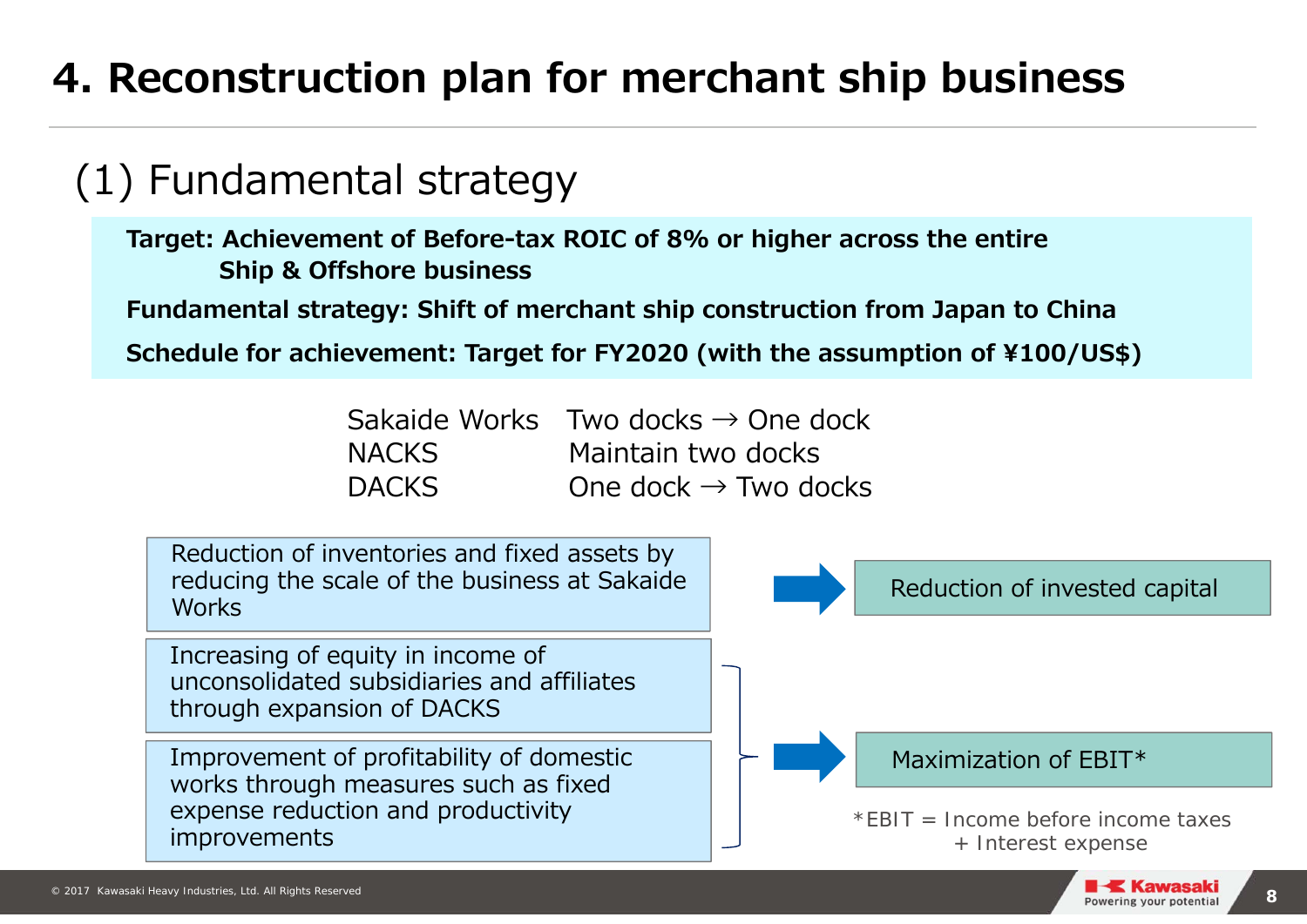### (1) Fundamental strategy

- Utilize gas related technology and environmental load reduction technology and while reducing the number of orders, accept orders mainly for gas related ships $(*1)$
- Reduce the scale of business within Japan by approximately 30% compared with the current scale, as appropriate for the volume of orders accepted
- Concentrate domestic construction in Sakaide Works (hereinafter "Sakaide"). Strengthen the engineering and other functions of bases (Kobe to focus on submarines)
- Deepen integrated operations such as joint procurement and sharing construction with NACKS and DACKS
- Use the full capacity of the Company to complete the ships already ordered (Construction will be completed by the middle of 2019)

(\*1): LNG and LPG carriers, dual fuel ships, LNG fueled ships, etc

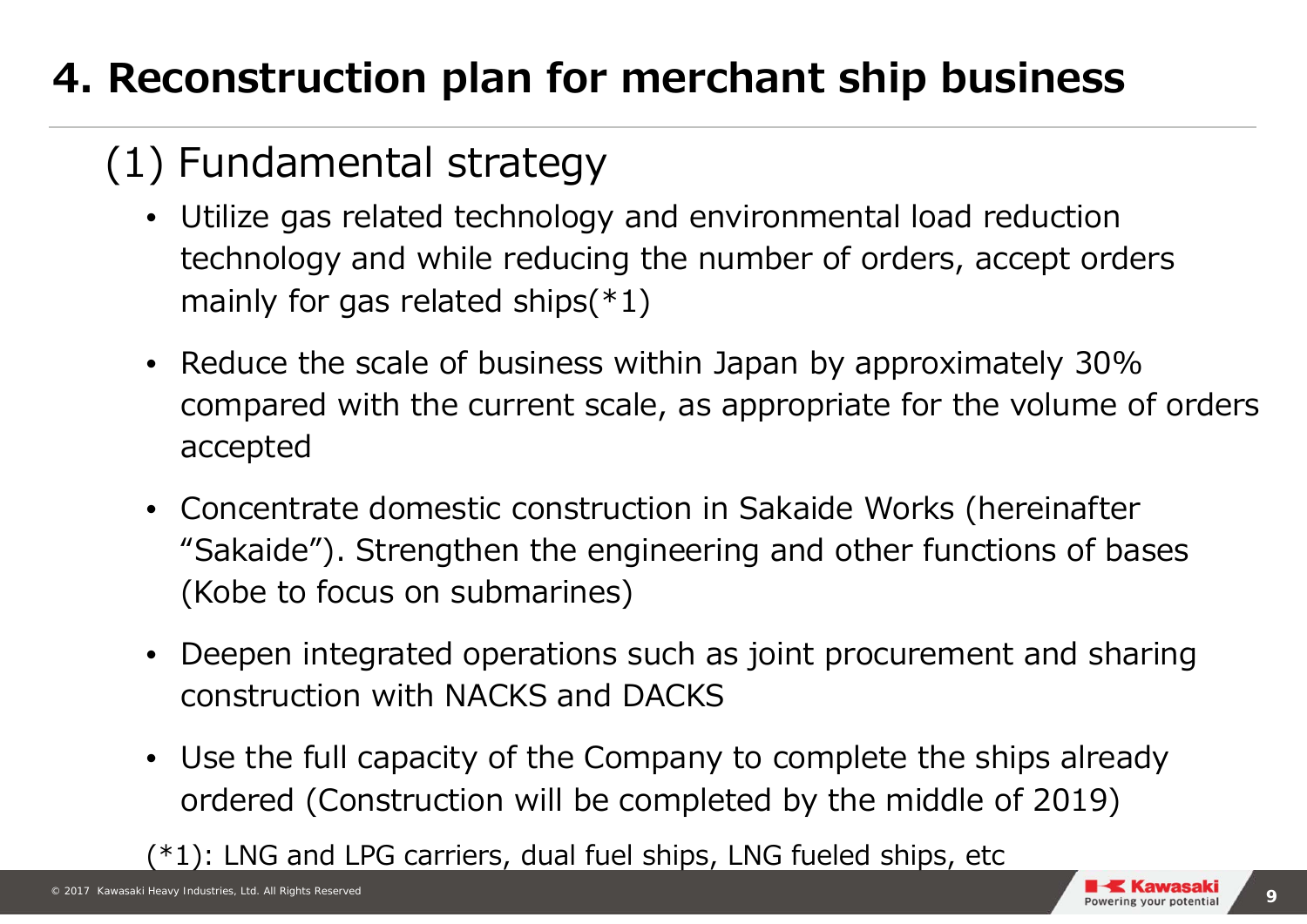### (2) Deepening of integrated operations with China

・Reduction of domestic construction capacity

(Sakaide : Two docks  $\rightarrow$  One dock)

・New capital investments will be limited to China

```
(DACKS : One dock \rightarrow Two docks)
```
- ・At Sakaide, the base functions of human resource development, engineering and productivity improvement will be reinforced
- Further improvement of quality and productivity at NACKS and DACKS through the dispatching of instructors from Sakaide and the reinforcement of the acceptance of trainees and interns from NACKS and DACKS
- ・Promotion of sharing construction between Sakaide, NACKS and DACKS
	- The division between Sakaide and NACKS of the construction for lot contracts in orders received at Sakaide
	- Sakaide processes some of the aluminum tanks for LNG carriers constructed at NACKS
	- NACKS and DACKS produce the hull blocks for ships constructed at Sakaide
- ・It will be possible to receive orders at the target price through the utilization of the quality and cost competitiveness of NACKS and DACKS and the deepening of integrated operations.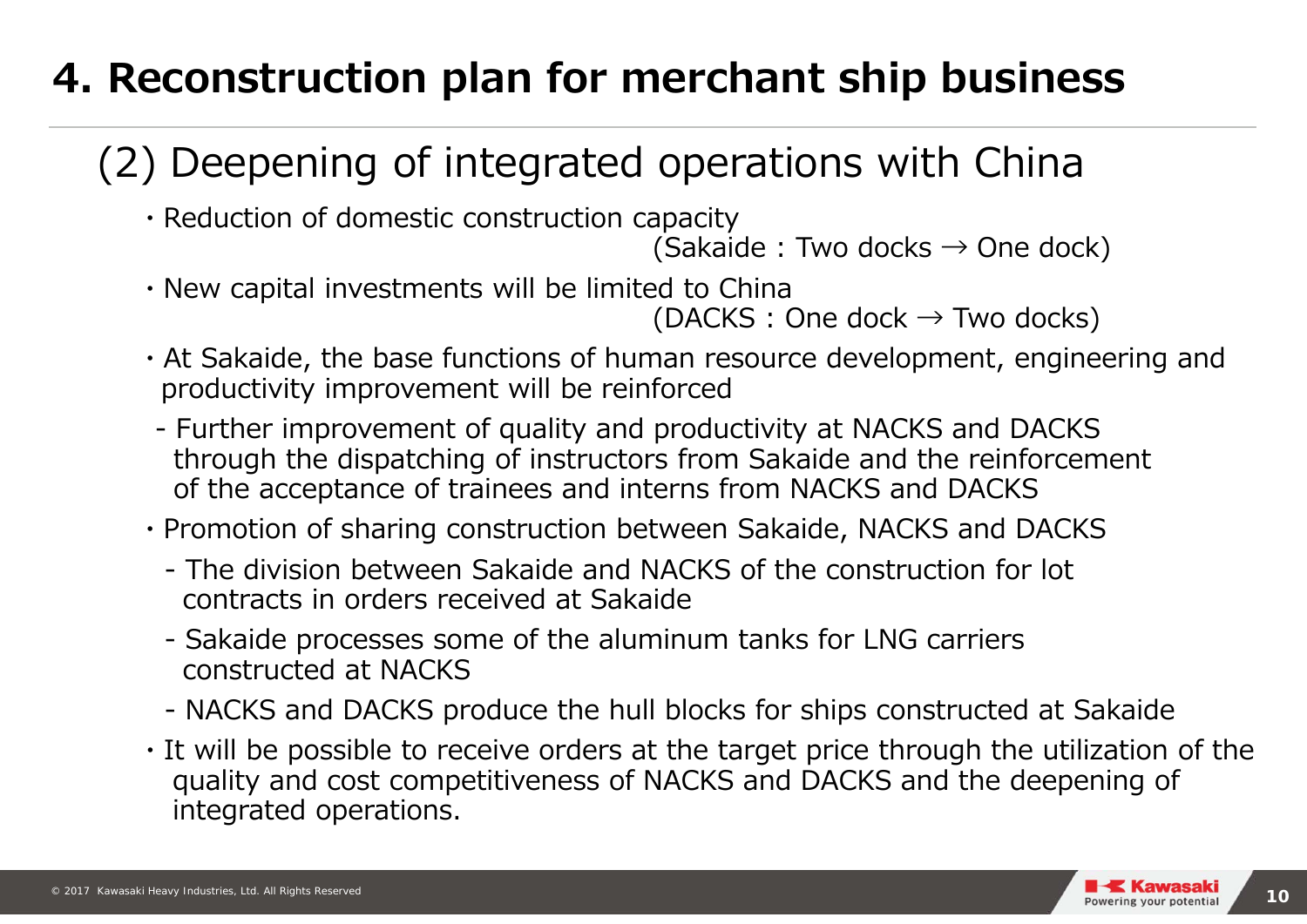#### (2) Deepening of integrated operations with China

The involvement of the Company's Head Office in the joint ventures in China will be strengthened in order to deepen the integrated operations, such as the sharing of strategy with joint venture partner in China.



Reduce construction in Sakaide and shift it to China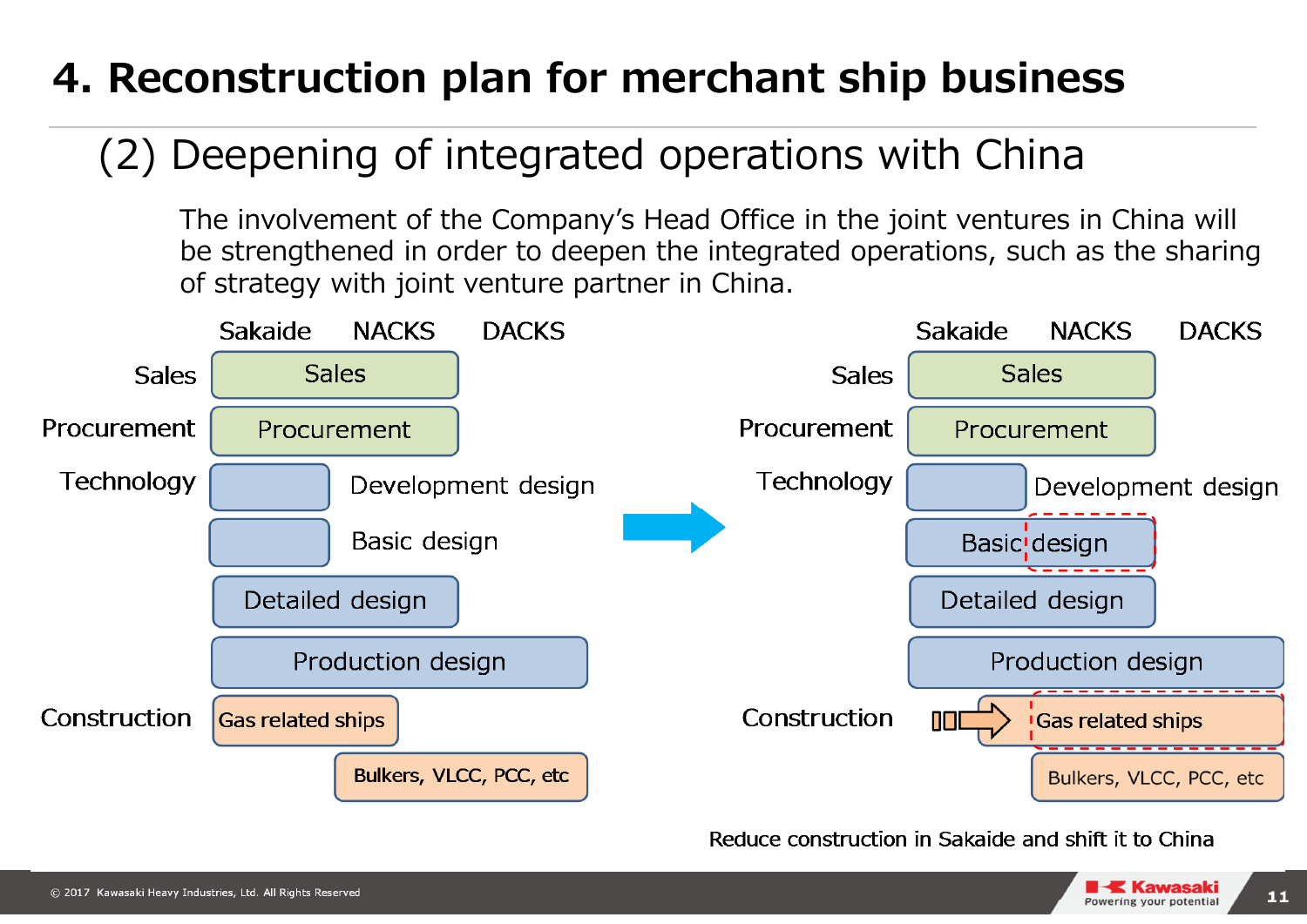#### (2) Deepening of integrated operations with China

engines (ME-GI engine) made by KHI for the main engines and generator engine sand it is possible to use both LNG and marine fuel

(heavy oil).

|                         | <b>NACKS</b>                                                                                                                                                                             | <b>DACKS</b>                                                                      |
|-------------------------|------------------------------------------------------------------------------------------------------------------------------------------------------------------------------------------|-----------------------------------------------------------------------------------|
|                         |                                                                                                                                                                                          |                                                                                   |
| Joint venture partner   | China COSCO Shipping Corporation Limited                                                                                                                                                 |                                                                                   |
| Year of foundation      | 1995                                                                                                                                                                                     | 2007                                                                              |
| Our investment ratio    | 50%                                                                                                                                                                                      | 49% (Including indirect investment)                                               |
| Main construction       | Large bulk carriers, mega container ships                                                                                                                                                | Large bulk carriers, VLCC/VLOC                                                    |
| achievements            | <b>VLCC, Dual fuel PCTC</b>                                                                                                                                                              |                                                                                   |
| <b>Strengths</b>        | [1] Cost competitiveness at the world's highest<br>standards                                                                                                                             | [1] State-of-the-art production equipment<br>[2] Layout best suited to continuous |
|                         | [2] Activities to bring about progressive FA                                                                                                                                             | construction of large ships                                                       |
|                         | [3] Relationship of great trust with customers                                                                                                                                           | [3] Application of NACKS success know-how                                         |
|                         | formed by abundant manufacturing                                                                                                                                                         |                                                                                   |
|                         | achievements                                                                                                                                                                             |                                                                                   |
| Dual fuel PCTC          |                                                                                                                                                                                          | 南通中远川崎船舶工程有限公司                                                                    |
| del agricolta a service | NACKS has constructed and delivered two<br>4,000 vehicle car carriers for Norway which<br>were ordered to KHI. These were the first car<br>carriers in the world equipped with dual fuel | 智能制造试点示范<br>共和国工业和信息化部<br>○一五年六月                                                  |

NACKS is the only shipyard in China that obtained "Intelligent Manufacturing Certification". They actively utilize robots made by KHI.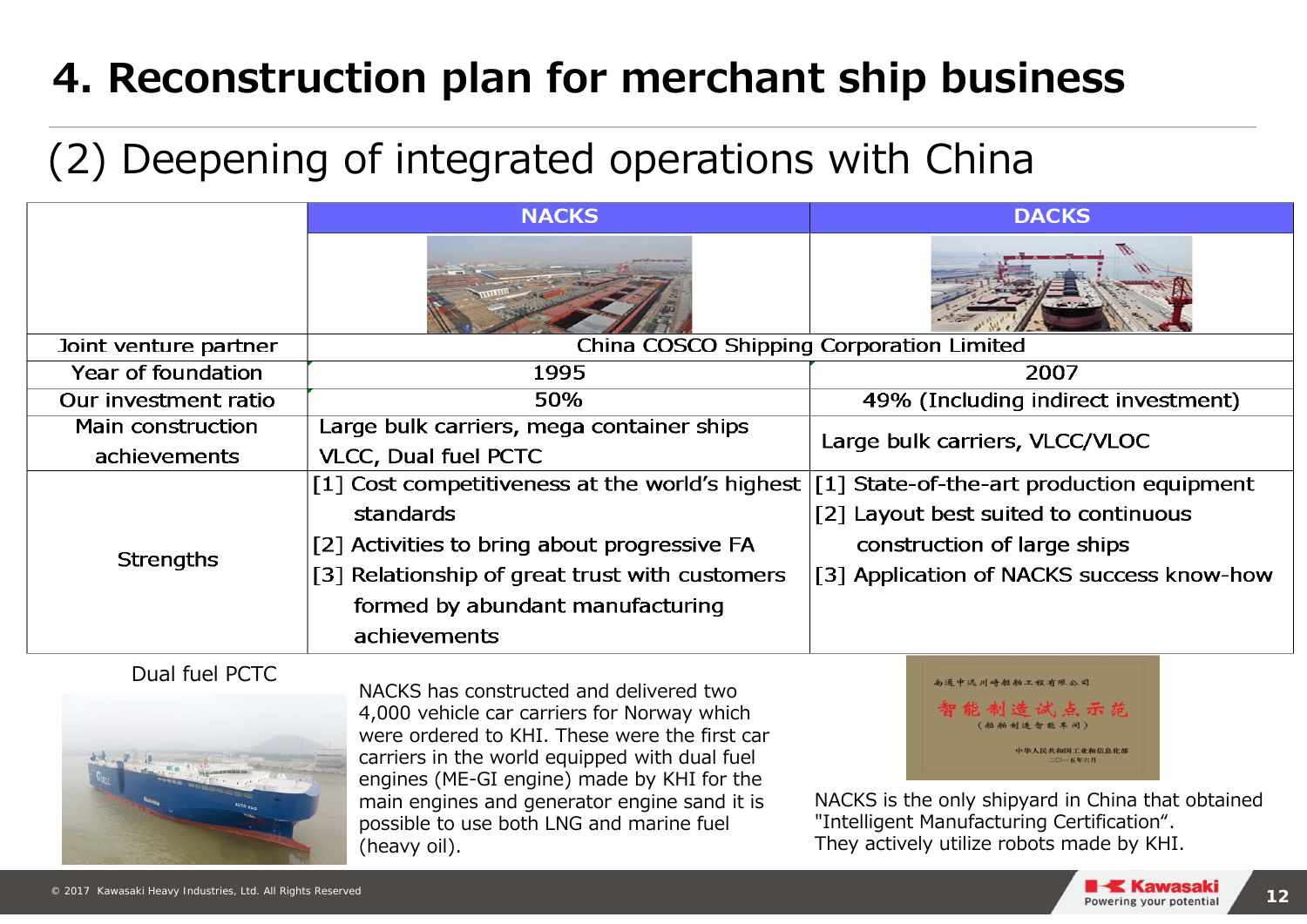### (3) Priority measures

| Reduction of fixed expenses               | The management resources that become excessive will be shifted to<br>growth sectors such as energy                                                                                                                                          |
|-------------------------------------------|---------------------------------------------------------------------------------------------------------------------------------------------------------------------------------------------------------------------------------------------|
| Productivity improvement                  | Introduction of the KPS (*2) activities, which were successful in the<br>Aerospace Segment (Start with Sakaide and then extend to NACKS<br>and DACKS)                                                                                       |
| Reduction of materials costs              | Reduction of materials costs by using common specifications and joint<br>purchasing with the ships constructed at NACKS and DACKS                                                                                                           |
| Reinforcement of risk<br>management       | Reinforce checks before order acceptance and while they are in<br>progress, improve estimation accuracy through the introduction of<br>other Segments' methods etc.                                                                         |
| Strengthening of technical<br>development | Work together with the Corporate Technology Division to strengthen<br>core competence such as environmental load reduction technology, low<br>temperature and high pressure gas technology, liquefied hydrogen<br>carrier and the use of AI |

(\*2) Kawasaki Production System

Liquefied hydrogen carrier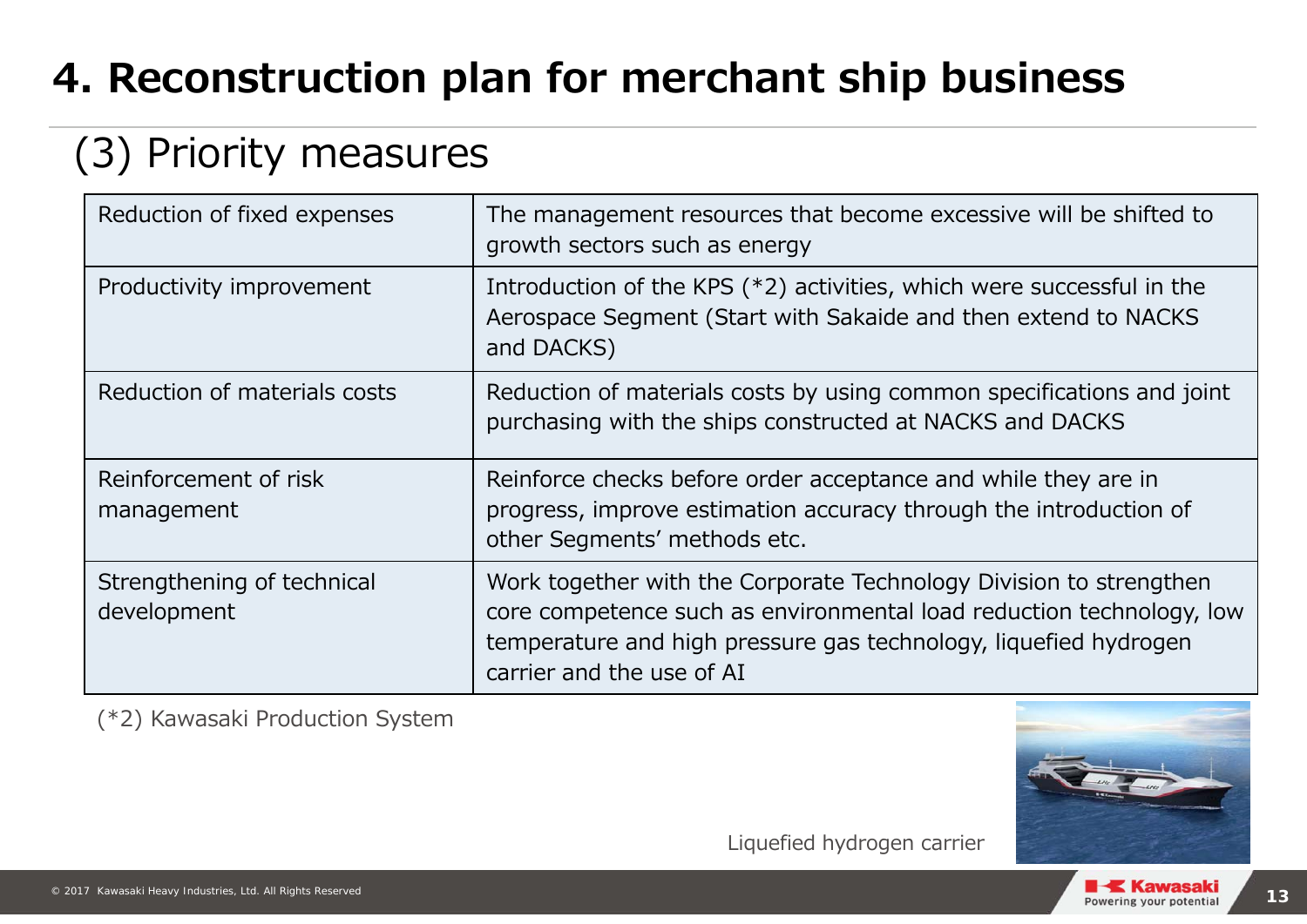### **5. Reinforcement of risk management : Applied to all the Segments**

#### (1) Aims of the reinforcement

- ・To actively take on the challenges of projects whilst eliminating risks as much as possible through rational and objective decision making.
- ・With a focus on the prevention of the occurrence of losses, the early detection of changes in the situation and the prompt action, strengthen the cooperation between the Head Office and the Segments, and contribute to the improvement of enterprise value.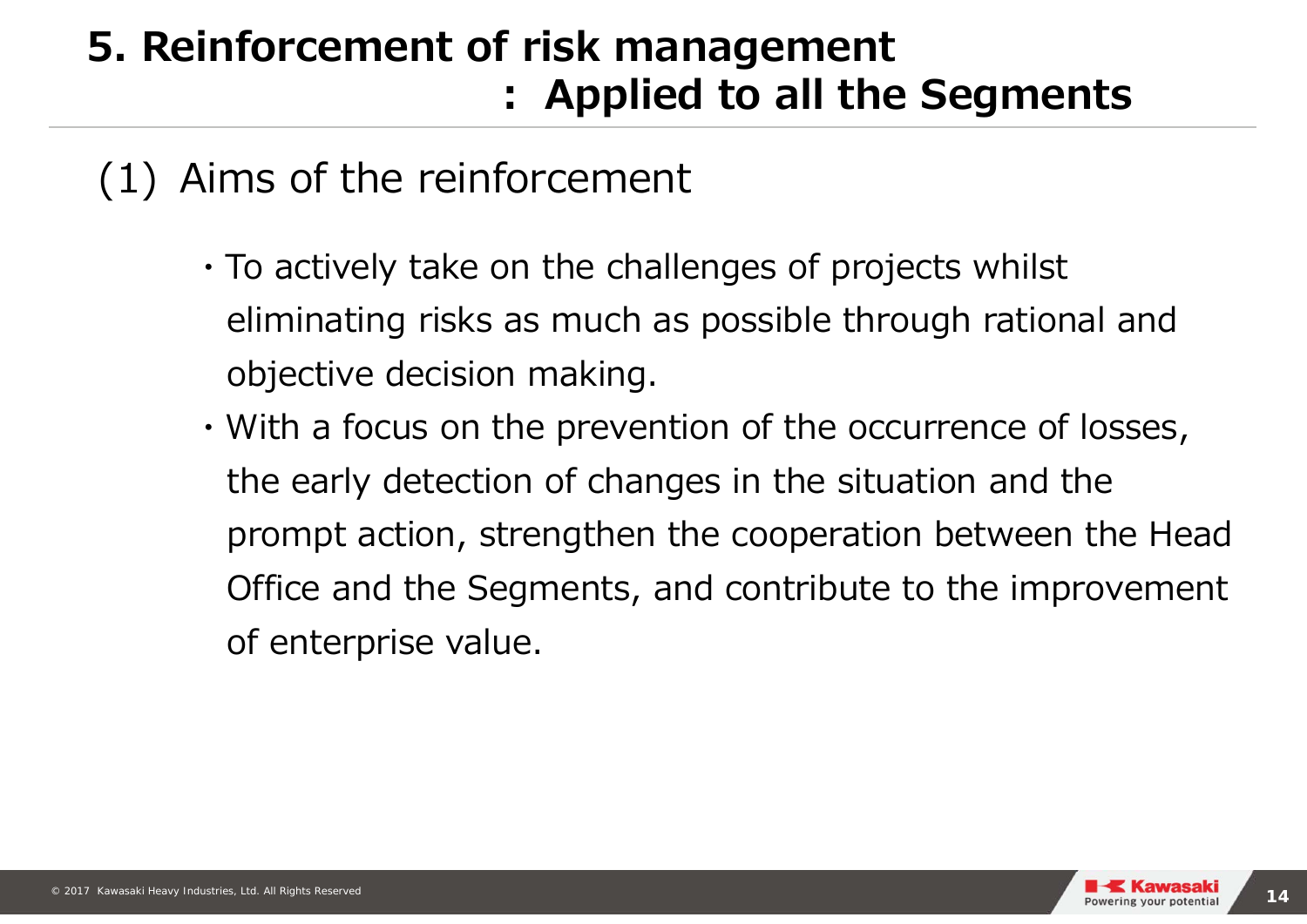### **5. Reinforcement of risk management : Applied to all the Segments**

#### (2) Reinforcement measures

| Before order<br>acceptance | In addition to the conventional activities, make the volume of the risk visible<br>in each stage of a project, identify the project risk factors in advance and use<br>the knowledge of each Segment regarding matters such as the technical<br>aspects, in order to improve the check functions and estimation accuracy. |
|----------------------------|---------------------------------------------------------------------------------------------------------------------------------------------------------------------------------------------------------------------------------------------------------------------------------------------------------------------------|
| In progress                | From April, establish a project risk management committee headed by the<br>Company's President. For projects in progress, reinforce continuing follow-up<br>support.                                                                                                                                                      |
| After<br>completion        | Unearth the knowledge and initiative examples hidden at each Segment,<br>share them throughout the Company and also use them for matters such as<br>the evaluation of technical difficulty and the improvement of estimation<br>accuracy.                                                                                 |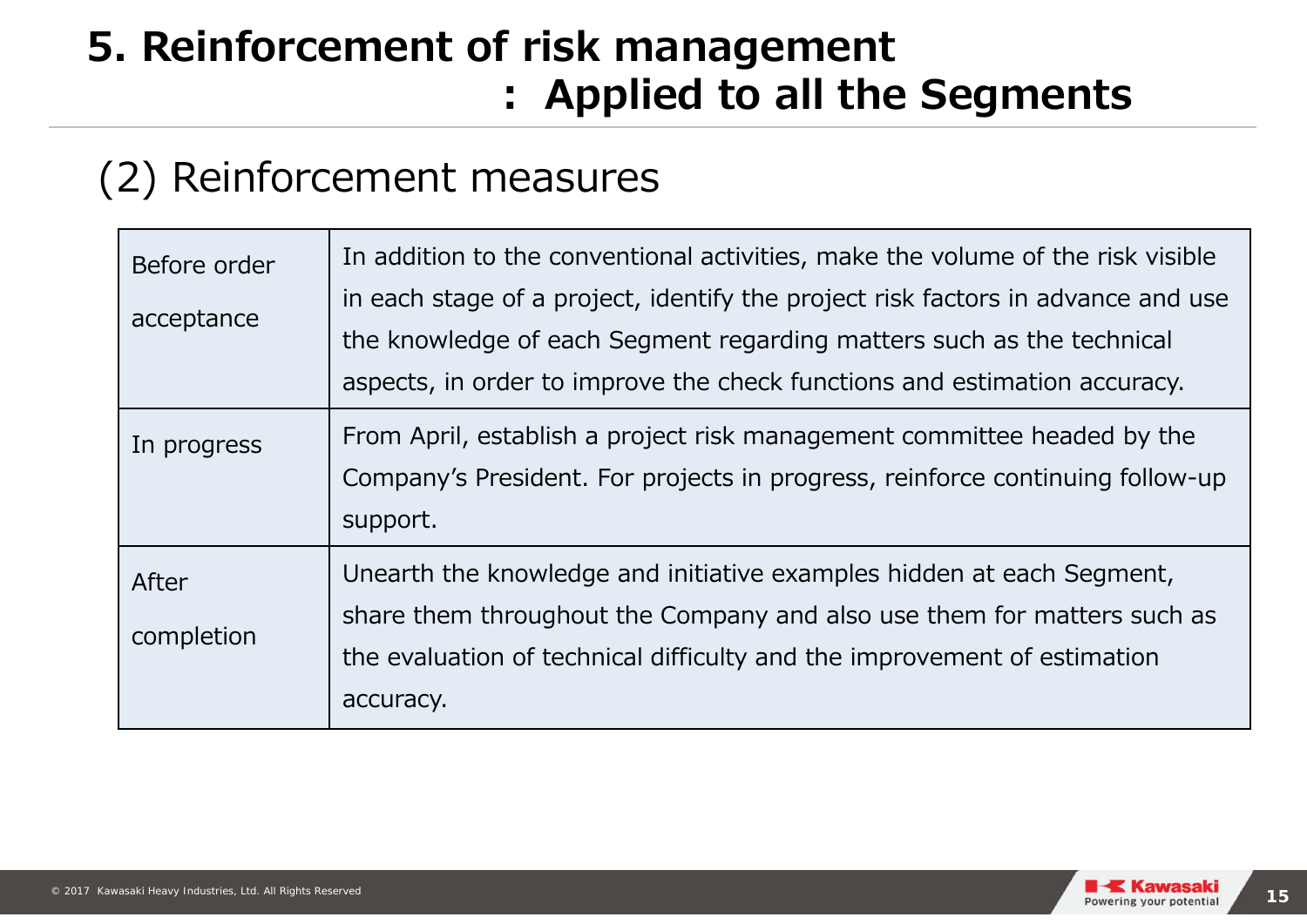## **6. Organization・Schedule**

Start up a restructuring execution committee headed by the Company's President from April, and supervise the following

- Evaluation of reform progress Periodically checks of the status of the progress up to the end of fiscal 2018. However, the necessary action will be quickly taken in response to changes in the market conditions.
- Final decision on order acceptance and approval of management plans
- Promotion supervision of management reform measures such as introduction of KPS and reduction of material costs etc.